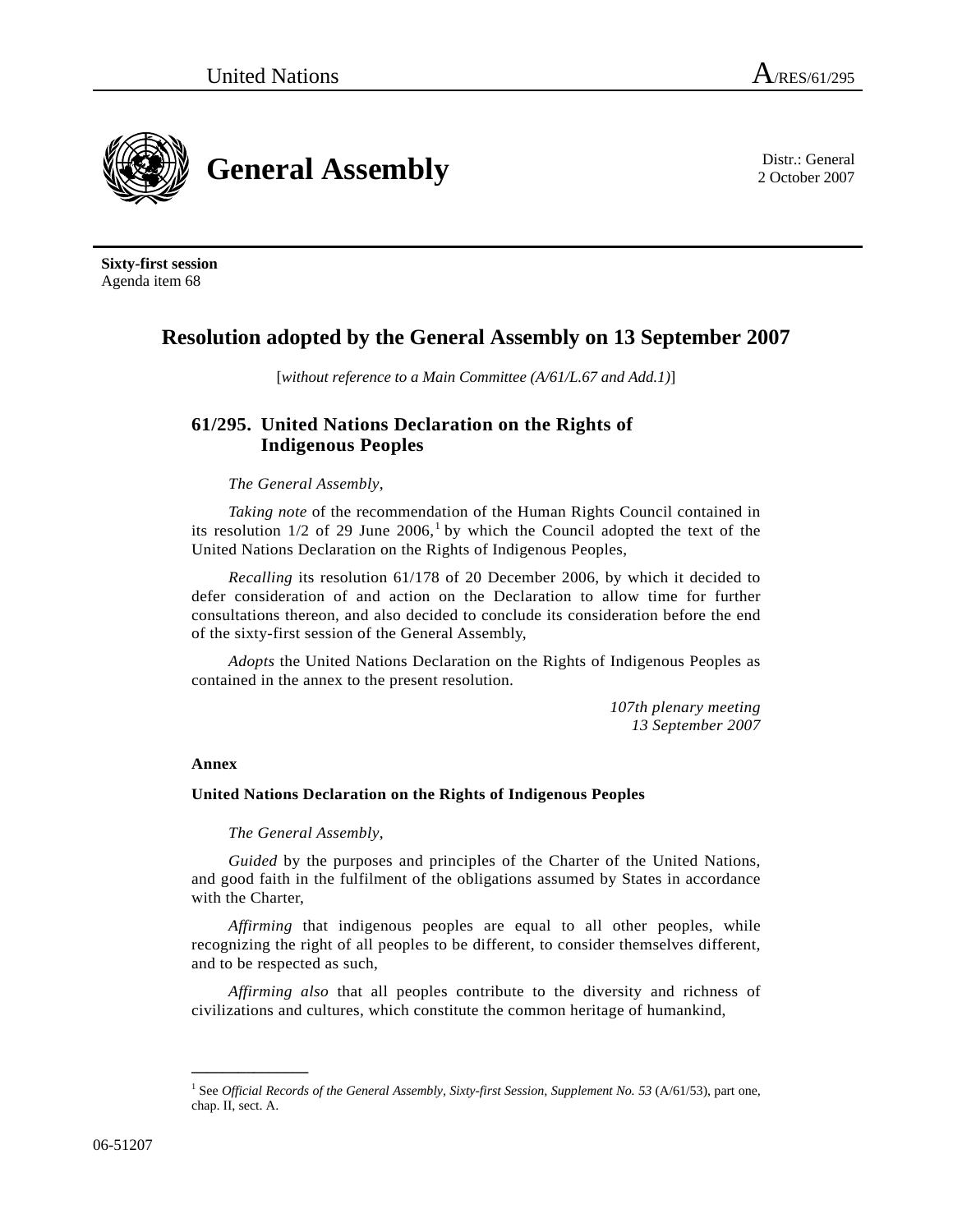*Affirming further* that all doctrines, policies and practices based on or advocating superiority of peoples or individuals on the basis of national origin or racial, religious, ethnic or cultural differences are racist, scientifically false, legally invalid, morally condemnable and socially unjust,

*Reaffirming* that indigenous peoples, in the exercise of their rights, should be free from discrimination of any kind,

*Concerned* that indigenous peoples have suffered from historic injustices as a result of, inter alia, their colonization and dispossession of their lands, territories and resources, thus preventing them from exercising, in particular, their right to development in accordance with their own needs and interests,

*Recognizing* the urgent need to respect and promote the inherent rights of indigenous peoples which derive from their political, economic and social structures and from their cultures, spiritual traditions, histories and philosophies, especially their rights to their lands, territories and resources,

*Recognizing also* the urgent need to respect and promote the rights of indigenous peoples affirmed in treaties, agreements and other constructive arrangements with States,

*Welcoming* the fact that indigenous peoples are organizing themselves for political, economic, social and cultural enhancement and in order to bring to an end all forms of discrimination and oppression wherever they occur,

*Convinced* that control by indigenous peoples over developments affecting them and their lands, territories and resources will enable them to maintain and strengthen their institutions, cultures and traditions, and to promote their development in accordance with their aspirations and needs,

*Recognizing* that respect for indigenous knowledge, cultures and traditional practices contributes to sustainable and equitable development and proper management of the environment,

*Emphasizing* the contribution of the demilitarization of the lands and territories of indigenous peoples to peace, economic and social progress and development, understanding and friendly relations among nations and peoples of the world,

*Recognizing in particular* the right of indigenous families and communities to retain shared responsibility for the upbringing, training, education and well-being of their children, consistent with the rights of the child,

*Considering* that the rights affirmed in treaties, agreements and other constructive arrangements between States and indigenous peoples are, in some situations, matters of international concern, interest, responsibility and character,

*Considering also* that treaties, agreements and other constructive arrangements, and the relationship they represent, are the basis for a strengthened partnership between indigenous peoples and States,

*Acknowledging* that the Charter of the United Nations, the International Covenant on Economic, Social and Cultural Rights<sup>[2](#page-1-0)</sup> and the International Covenant on Civil and Political Rights,<sup>2</sup> as well as the Vienna Declaration and Programme of

**\_\_\_\_\_\_\_\_\_\_\_\_\_\_\_** 

<span id="page-1-0"></span><sup>2</sup> See resolution 2200 A (XXI), annex.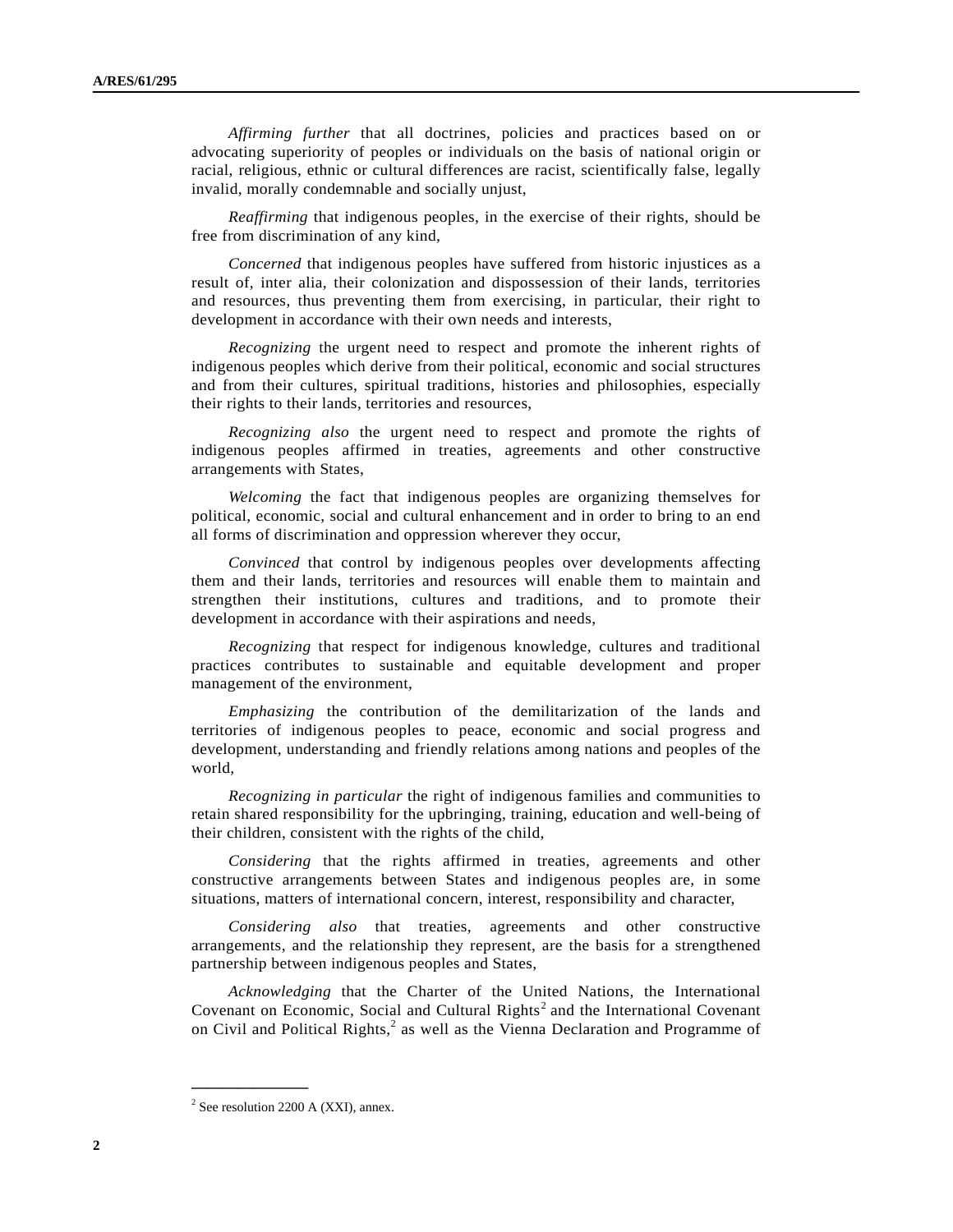Action,<sup>[3](#page-2-0)</sup> affirm the fundamental importance of the right to self-determination of all peoples, by virtue of which they freely determine their political status and freely pursue their economic, social and cultural development,

*Bearing in mind* that nothing in this Declaration may be used to deny any peoples their right to self-determination, exercised in conformity with international law,

*Convinced* that the recognition of the rights of indigenous peoples in this Declaration will enhance harmonious and cooperative relations between the State and indigenous peoples, based on principles of justice, democracy, respect for human rights, non-discrimination and good faith,

*Encouraging* States to comply with and effectively implement all their obligations as they apply to indigenous peoples under international instruments, in particular those related to human rights, in consultation and cooperation with the peoples concerned,

*Emphasizing* that the United Nations has an important and continuing role to play in promoting and protecting the rights of indigenous peoples,

*Believing* that this Declaration is a further important step forward for the recognition, promotion and protection of the rights and freedoms of indigenous peoples and in the development of relevant activities of the United Nations system in this field,

*Recognizing and reaffirming* that indigenous individuals are entitled without discrimination to all human rights recognized in international law, and that indigenous peoples possess collective rights which are indispensable for their existence, well-being and integral development as peoples,

*Recognizing* that the situation of indigenous peoples varies from region to region and from country to country and that the significance of national and regional particularities and various historical and cultural backgrounds should be taken into consideration,

*Solemnly proclaims* the following United Nations Declaration on the Rights of Indigenous Peoples as a standard of achievement to be pursued in a spirit of partnership and mutual respect:

#### *Article 1*

 Indigenous peoples have the right to the full enjoyment, as a collective or as individuals, of all human rights and fundamental freedoms as recognized in the Charter of the United Nations, the Universal Declaration of Human Rights<sup>[4](#page-2-1)</sup> and international human rights law.

#### *Article 2*

 Indigenous peoples and individuals are free and equal to all other peoples and individuals and have the right to be free from any kind of discrimination, in the exercise of their rights, in particular that based on their indigenous origin or identity.

**\_\_\_\_\_\_\_\_\_\_\_\_\_\_\_** 

<span id="page-2-0"></span><sup>3</sup> A/CONF.157/24 (Part I), chap. III.

<span id="page-2-1"></span><sup>4</sup> Resolution 217 A (III).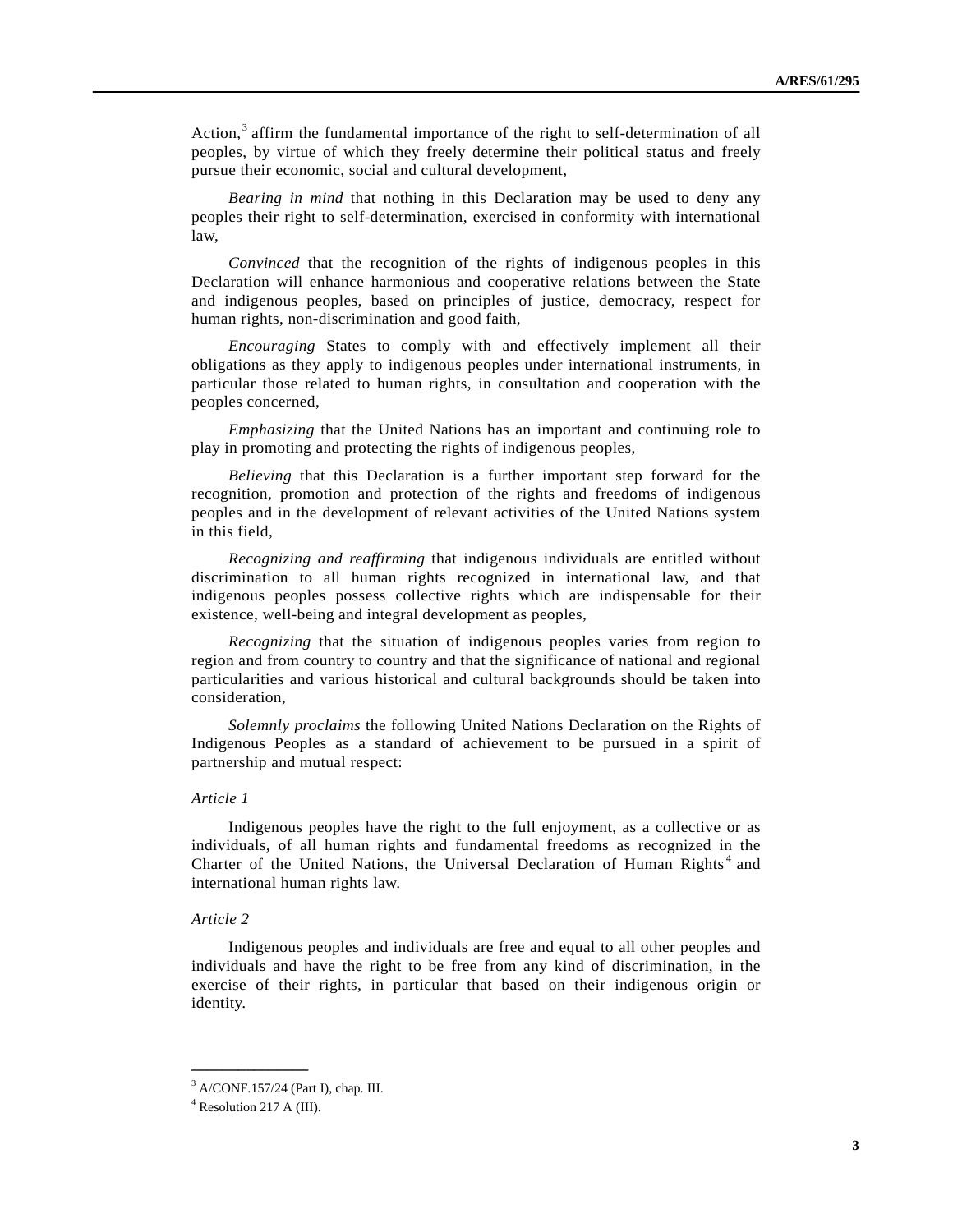Indigenous peoples have the right to self-determination. By virtue of that right they freely determine their political status and freely pursue their economic, social and cultural development.

## *Article 4*

 Indigenous peoples, in exercising their right to self-determination, have the right to autonomy or self-government in matters relating to their internal and local affairs, as well as ways and means for financing their autonomous functions.

#### *Article 5*

 Indigenous peoples have the right to maintain and strengthen their distinct political, legal, economic, social and cultural institutions, while retaining their right to participate fully, if they so choose, in the political, economic, social and cultural life of the State.

#### *Article 6*

Every indigenous individual has the right to a nationality.

## *Article 7*

 1. Indigenous individuals have the rights to life, physical and mental integrity, liberty and security of person.

 2. Indigenous peoples have the collective right to live in freedom, peace and security as distinct peoples and shall not be subjected to any act of genocide or any other act of violence, including forcibly removing children of the group to another group.

## *Article 8*

 1. Indigenous peoples and individuals have the right not to be subjected to forced assimilation or destruction of their culture.

 2. States shall provide effective mechanisms for prevention of, and redress for:

 (*a*) Any action which has the aim or effect of depriving them of their integrity as distinct peoples, or of their cultural values or ethnic identities;

 (*b*) Any action which has the aim or effect of dispossessing them of their lands, territories or resources;

 (*c*) Any form of forced population transfer which has the aim or effect of violating or undermining any of their rights;

(*d*) Any form of forced assimilation or integration;

 (*e*) Any form of propaganda designed to promote or incite racial or ethnic discrimination directed against them.

## *Article 9*

 Indigenous peoples and individuals have the right to belong to an indigenous community or nation, in accordance with the traditions and customs of the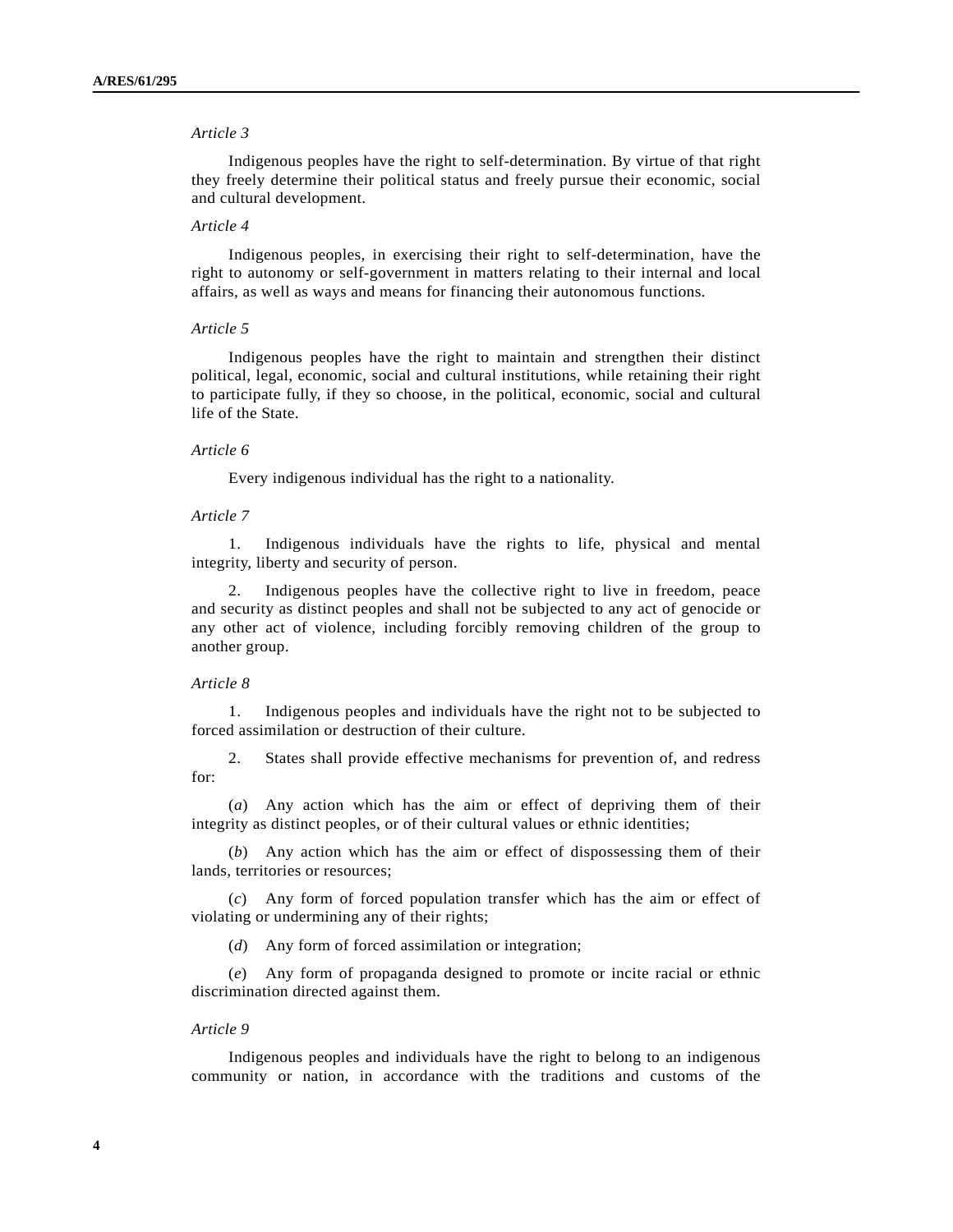community or nation concerned. No discrimination of any kind may arise from the exercise of such a right.

## *Article 10*

 Indigenous peoples shall not be forcibly removed from their lands or territories. No relocation shall take place without the free, prior and informed consent of the indigenous peoples concerned and after agreement on just and fair compensation and, where possible, with the option of return.

## *Article 11*

 1. Indigenous peoples have the right to practise and revitalize their cultural traditions and customs. This includes the right to maintain, protect and develop the past, present and future manifestations of their cultures, such as archaeological and historical sites, artefacts, designs, ceremonies, technologies and visual and performing arts and literature.

 2. States shall provide redress through effective mechanisms, which may include restitution, developed in conjunction with indigenous peoples, with respect to their cultural, intellectual, religious and spiritual property taken without their free, prior and informed consent or in violation of their laws, traditions and customs.

## *Article 12*

 1. Indigenous peoples have the right to manifest, practise, develop and teach their spiritual and religious traditions, customs and ceremonies; the right to maintain, protect, and have access in privacy to their religious and cultural sites; the right to the use and control of their ceremonial objects; and the right to the repatriation of their human remains.

 2. States shall seek to enable the access and/or repatriation of ceremonial objects and human remains in their possession through fair, transparent and effective mechanisms developed in conjunction with indigenous peoples concerned.

#### *Article 13*

 1. Indigenous peoples have the right to revitalize, use, develop and transmit to future generations their histories, languages, oral traditions, philosophies, writing systems and literatures, and to designate and retain their own names for communities, places and persons.

 2. States shall take effective measures to ensure that this right is protected and also to ensure that indigenous peoples can understand and be understood in political, legal and administrative proceedings, where necessary through the provision of interpretation or by other appropriate means.

## *Article 14*

 1. Indigenous peoples have the right to establish and control their educational systems and institutions providing education in their own languages, in a manner appropriate to their cultural methods of teaching and learning.

 2. Indigenous individuals, particularly children, have the right to all levels and forms of education of the State without discrimination.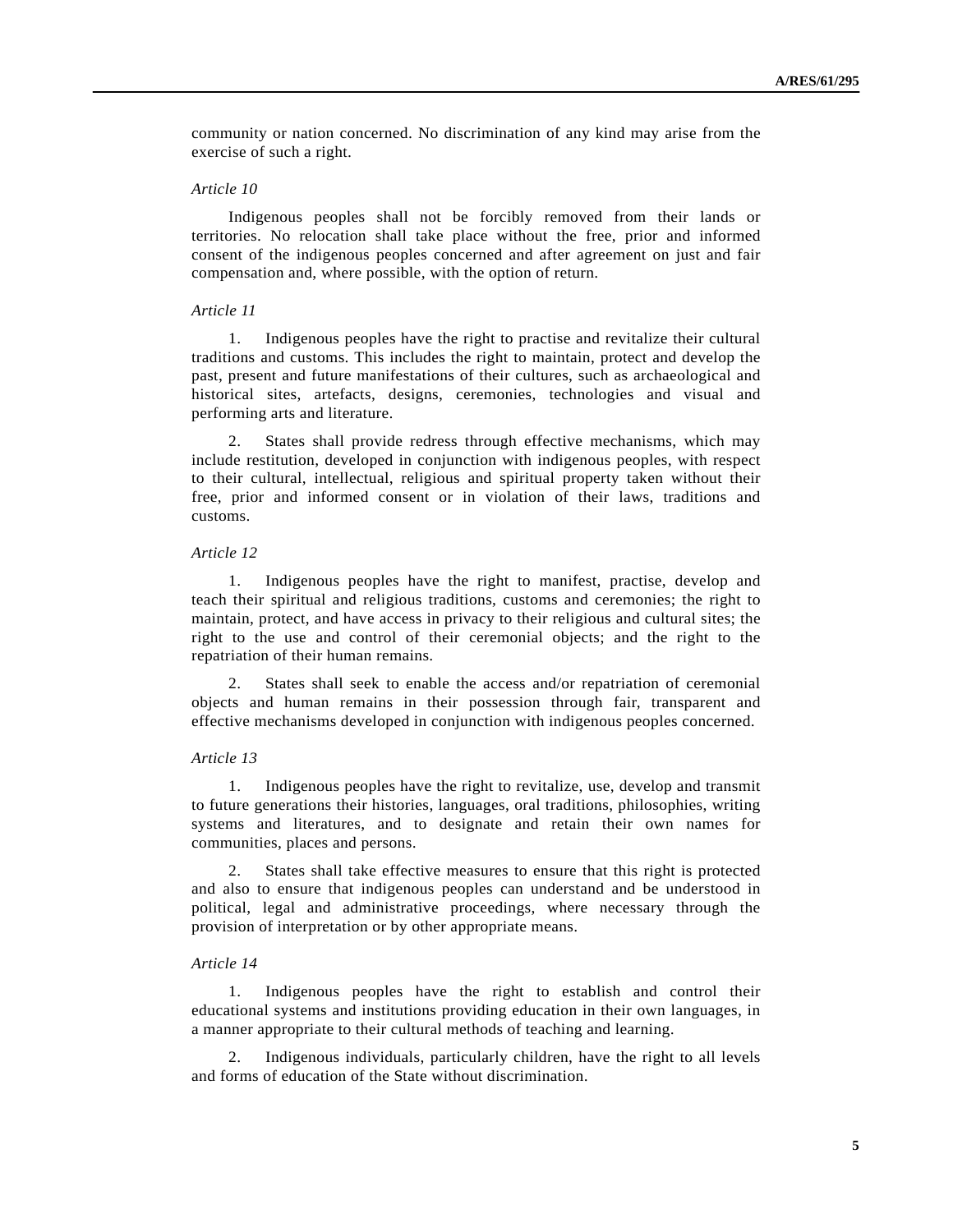3. States shall, in conjunction with indigenous peoples, take effective measures, in order for indigenous individuals, particularly children, including those living outside their communities, to have access, when possible, to an education in their own culture and provided in their own language.

#### *Article 15*

 1. Indigenous peoples have the right to the dignity and diversity of their cultures, traditions, histories and aspirations which shall be appropriately reflected in education and public information.

States shall take effective measures, in consultation and cooperation with the indigenous peoples concerned, to combat prejudice and eliminate discrimination and to promote tolerance, understanding and good relations among indigenous peoples and all other segments of society.

## *Article 16*

 1. Indigenous peoples have the right to establish their own media in their own languages and to have access to all forms of non-indigenous media without discrimination.

 2. States shall take effective measures to ensure that State-owned media duly reflect indigenous cultural diversity. States, without prejudice to ensuring full freedom of expression, should encourage privately owned media to adequately reflect indigenous cultural diversity.

#### *Article 17*

 1. Indigenous individuals and peoples have the right to enjoy fully all rights established under applicable international and domestic labour law.

 2. States shall in consultation and cooperation with indigenous peoples take specific measures to protect indigenous children from economic exploitation and from performing any work that is likely to be hazardous or to interfere with the child's education, or to be harmful to the child's health or physical, mental, spiritual, moral or social development, taking into account their special vulnerability and the importance of education for their empowerment.

 3. Indigenous individuals have the right not to be subjected to any discriminatory conditions of labour and, inter alia, employment or salary.

#### *Article 18*

 Indigenous peoples have the right to participate in decision-making in matters which would affect their rights, through representatives chosen by themselves in accordance with their own procedures, as well as to maintain and develop their own indigenous decision-making institutions.

#### *Article 19*

 States shall consult and cooperate in good faith with the indigenous peoples concerned through their own representative institutions in order to obtain their free, prior and informed consent before adopting and implementing legislative or administrative measures that may affect them.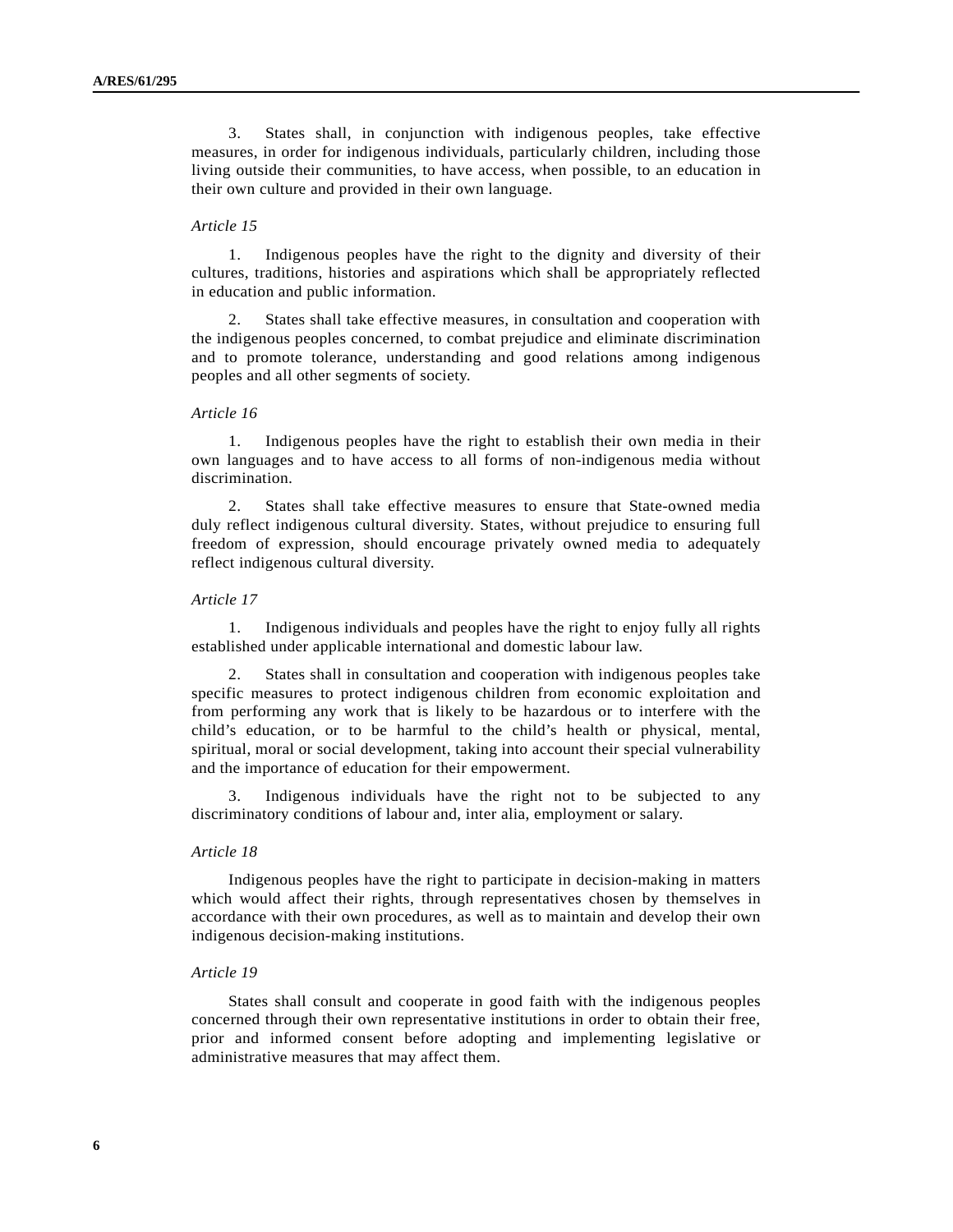1. Indigenous peoples have the right to maintain and develop their political, economic and social systems or institutions, to be secure in the enjoyment of their own means of subsistence and development, and to engage freely in all their traditional and other economic activities.

 2. Indigenous peoples deprived of their means of subsistence and development are entitled to just and fair redress.

## *Article 21*

 1. Indigenous peoples have the right, without discrimination, to the improvement of their economic and social conditions, including, inter alia, in the areas of education, employment, vocational training and retraining, housing, sanitation, health and social security.

 2. States shall take effective measures and, where appropriate, special measures to ensure continuing improvement of their economic and social conditions. Particular attention shall be paid to the rights and special needs of indigenous elders, women, youth, children and persons with disabilities.

## *Article 22*

 1. Particular attention shall be paid to the rights and special needs of indigenous elders, women, youth, children and persons with disabilities in the implementation of this Declaration.

 2. States shall take measures, in conjunction with indigenous peoples, to ensure that indigenous women and children enjoy the full protection and guarantees against all forms of violence and discrimination.

#### *Article 23*

 Indigenous peoples have the right to determine and develop priorities and strategies for exercising their right to development. In particular, indigenous peoples have the right to be actively involved in developing and determining health, housing and other economic and social programmes affecting them and, as far as possible, to administer such programmes through their own institutions.

## *Article 24*

 1. Indigenous peoples have the right to their traditional medicines and to maintain their health practices, including the conservation of their vital medicinal plants, animals and minerals. Indigenous individuals also have the right to access, without any discrimination, to all social and health services.

 2. Indigenous individuals have an equal right to the enjoyment of the highest attainable standard of physical and mental health. States shall take the necessary steps with a view to achieving progressively the full realization of this right.

## *Article 25*

 Indigenous peoples have the right to maintain and strengthen their distinctive spiritual relationship with their traditionally owned or otherwise occupied and used lands, territories, waters and coastal seas and other resources and to uphold their responsibilities to future generations in this regard.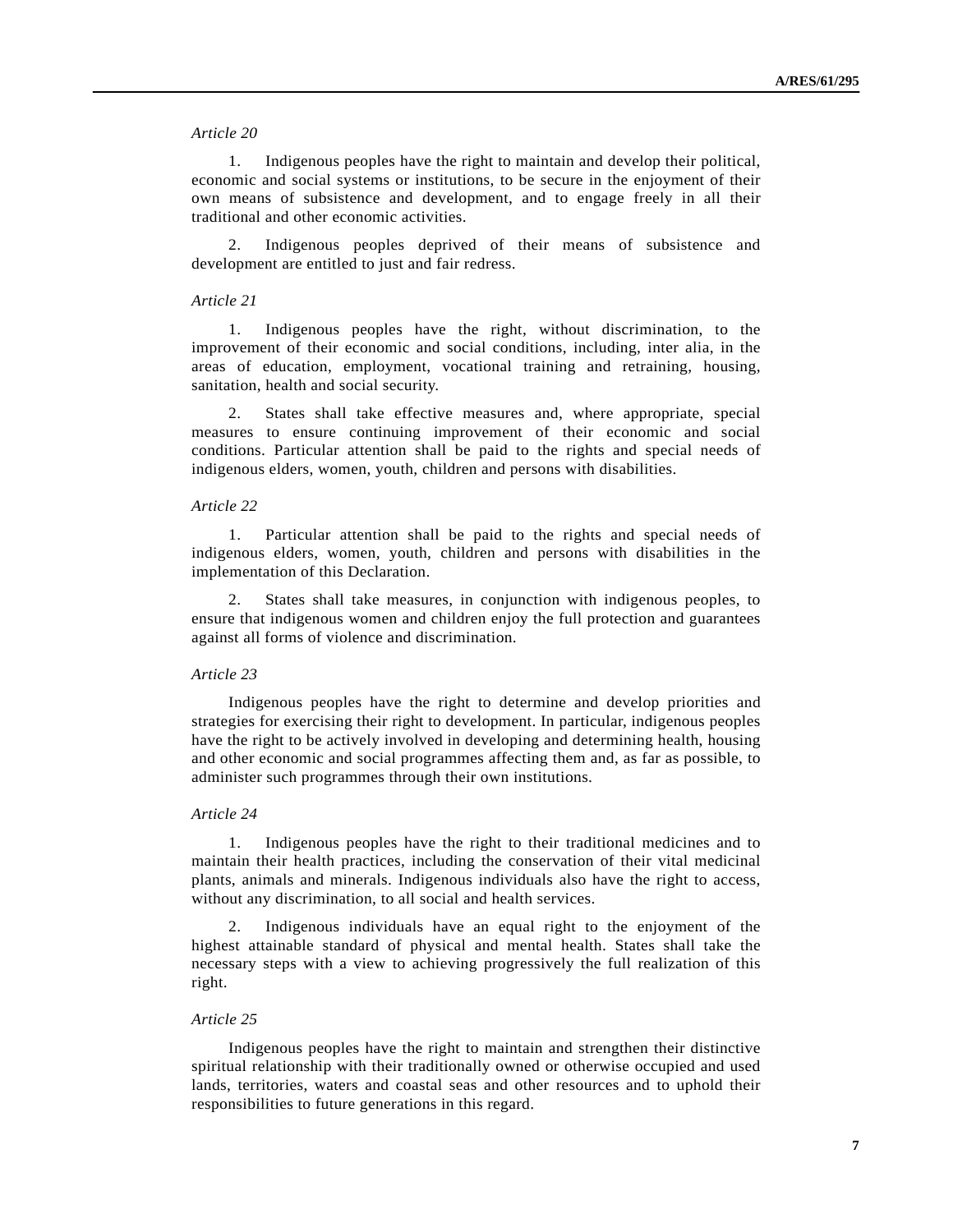1. Indigenous peoples have the right to the lands, territories and resources which they have traditionally owned, occupied or otherwise used or acquired.

 2. Indigenous peoples have the right to own, use, develop and control the lands, territories and resources that they possess by reason of traditional ownership or other traditional occupation or use, as well as those which they have otherwise acquired.

 3. States shall give legal recognition and protection to these lands, territories and resources. Such recognition shall be conducted with due respect to the customs, traditions and land tenure systems of the indigenous peoples concerned.

## *Article 27*

 States shall establish and implement, in conjunction with indigenous peoples concerned, a fair, independent, impartial, open and transparent process, giving due recognition to indigenous peoples' laws, traditions, customs and land tenure systems, to recognize and adjudicate the rights of indigenous peoples pertaining to their lands, territories and resources, including those which were traditionally owned or otherwise occupied or used. Indigenous peoples shall have the right to participate in this process.

#### *Article 28*

 1. Indigenous peoples have the right to redress, by means that can include restitution or, when this is not possible, just, fair and equitable compensation, for the lands, territories and resources which they have traditionally owned or otherwise occupied or used, and which have been confiscated, taken, occupied, used or damaged without their free, prior and informed consent.

 2. Unless otherwise freely agreed upon by the peoples concerned, compensation shall take the form of lands, territories and resources equal in quality, size and legal status or of monetary compensation or other appropriate redress.

#### *Article 29*

 1. Indigenous peoples have the right to the conservation and protection of the environment and the productive capacity of their lands or territories and resources. States shall establish and implement assistance programmes for indigenous peoples for such conservation and protection, without discrimination.

 2. States shall take effective measures to ensure that no storage or disposal of hazardous materials shall take place in the lands or territories of indigenous peoples without their free, prior and informed consent.

 3. States shall also take effective measures to ensure, as needed, that programmes for monitoring, maintaining and restoring the health of indigenous peoples, as developed and implemented by the peoples affected by such materials, are duly implemented.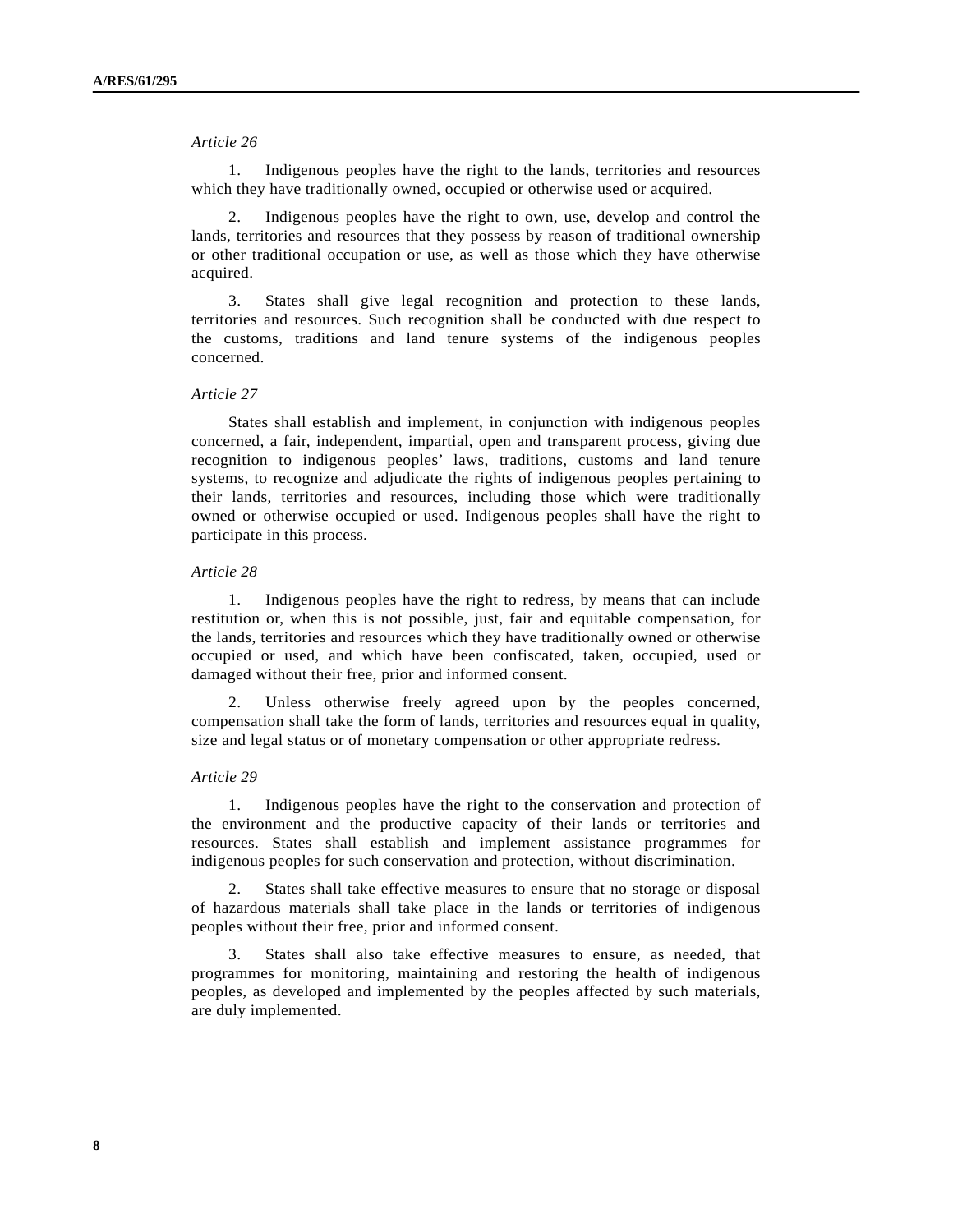1. Military activities shall not take place in the lands or territories of indigenous peoples, unless justified by a relevant public interest or otherwise freely agreed with or requested by the indigenous peoples concerned.

 2. States shall undertake effective consultations with the indigenous peoples concerned, through appropriate procedures and in particular through their representative institutions, prior to using their lands or territories for military activities.

## *Article 31*

 1. Indigenous peoples have the right to maintain, control, protect and develop their cultural heritage, traditional knowledge and traditional cultural expressions, as well as the manifestations of their sciences, technologies and cultures, including human and genetic resources, seeds, medicines, knowledge of the properties of fauna and flora, oral traditions, literatures, designs, sports and traditional games and visual and performing arts. They also have the right to maintain, control, protect and develop their intellectual property over such cultural heritage, traditional knowledge, and traditional cultural expressions.

 2. In conjunction with indigenous peoples, States shall take effective measures to recognize and protect the exercise of these rights.

#### *Article 32*

 1. Indigenous peoples have the right to determine and develop priorities and strategies for the development or use of their lands or territories and other resources.

 2. States shall consult and cooperate in good faith with the indigenous peoples concerned through their own representative institutions in order to obtain their free and informed consent prior to the approval of any project affecting their lands or territories and other resources, particularly in connection with the development, utilization or exploitation of mineral, water or other resources.

 3. States shall provide effective mechanisms for just and fair redress for any such activities, and appropriate measures shall be taken to mitigate adverse environmental, economic, social, cultural or spiritual impact.

## *Article 33*

 1. Indigenous peoples have the right to determine their own identity or membership in accordance with their customs and traditions. This does not impair the right of indigenous individuals to obtain citizenship of the States in which they live.

 2. Indigenous peoples have the right to determine the structures and to select the membership of their institutions in accordance with their own procedures.

#### *Article 34*

 Indigenous peoples have the right to promote, develop and maintain their institutional structures and their distinctive customs, spirituality, traditions, procedures, practices and, in the cases where they exist, juridical systems or customs, in accordance with international human rights standards.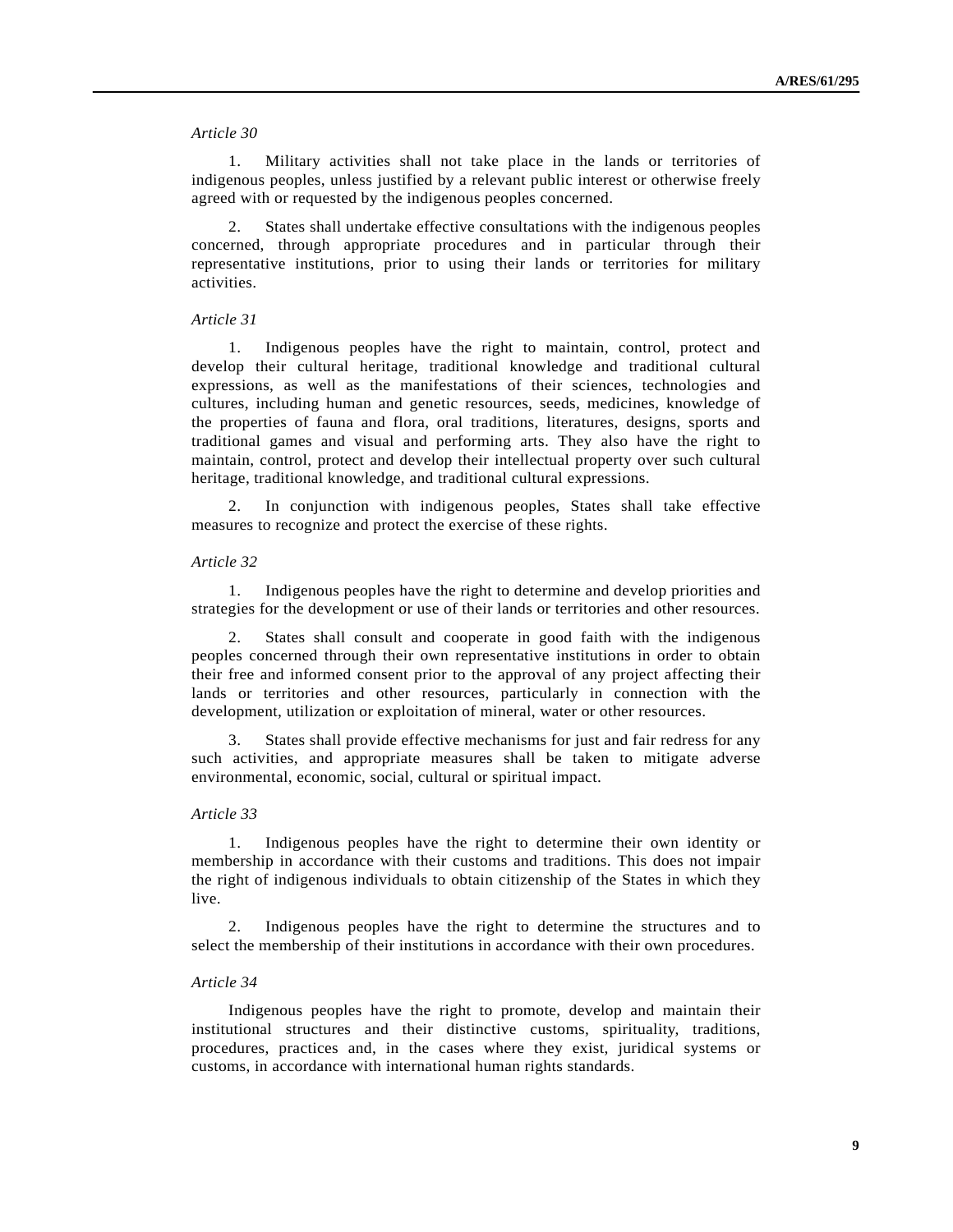Indigenous peoples have the right to determine the responsibilities of individuals to their communities.

### *Article 36*

 1. Indigenous peoples, in particular those divided by international borders, have the right to maintain and develop contacts, relations and cooperation, including activities for spiritual, cultural, political, economic and social purposes, with their own members as well as other peoples across borders.

 2. States, in consultation and cooperation with indigenous peoples, shall take effective measures to facilitate the exercise and ensure the implementation of this right.

## *Article 37*

 1. Indigenous peoples have the right to the recognition, observance and enforcement of treaties, agreements and other constructive arrangements concluded with States or their successors and to have States honour and respect such treaties, agreements and other constructive arrangements.

 2. Nothing in this Declaration may be interpreted as diminishing or eliminating the rights of indigenous peoples contained in treaties, agreements and other constructive arrangements.

## *Article 38*

 States in consultation and cooperation with indigenous peoples, shall take the appropriate measures, including legislative measures, to achieve the ends of this Declaration.

## *Article 39*

 Indigenous peoples have the right to have access to financial and technical assistance from States and through international cooperation, for the enjoyment of the rights contained in this Declaration.

#### *Article 40*

 Indigenous peoples have the right to access to and prompt decision through just and fair procedures for the resolution of conflicts and disputes with States or other parties, as well as to effective remedies for all infringements of their individual and collective rights. Such a decision shall give due consideration to the customs, traditions, rules and legal systems of the indigenous peoples concerned and international human rights.

#### *Article 41*

 The organs and specialized agencies of the United Nations system and other intergovernmental organizations shall contribute to the full realization of the provisions of this Declaration through the mobilization, inter alia, of financial cooperation and technical assistance. Ways and means of ensuring participation of indigenous peoples on issues affecting them shall be established.